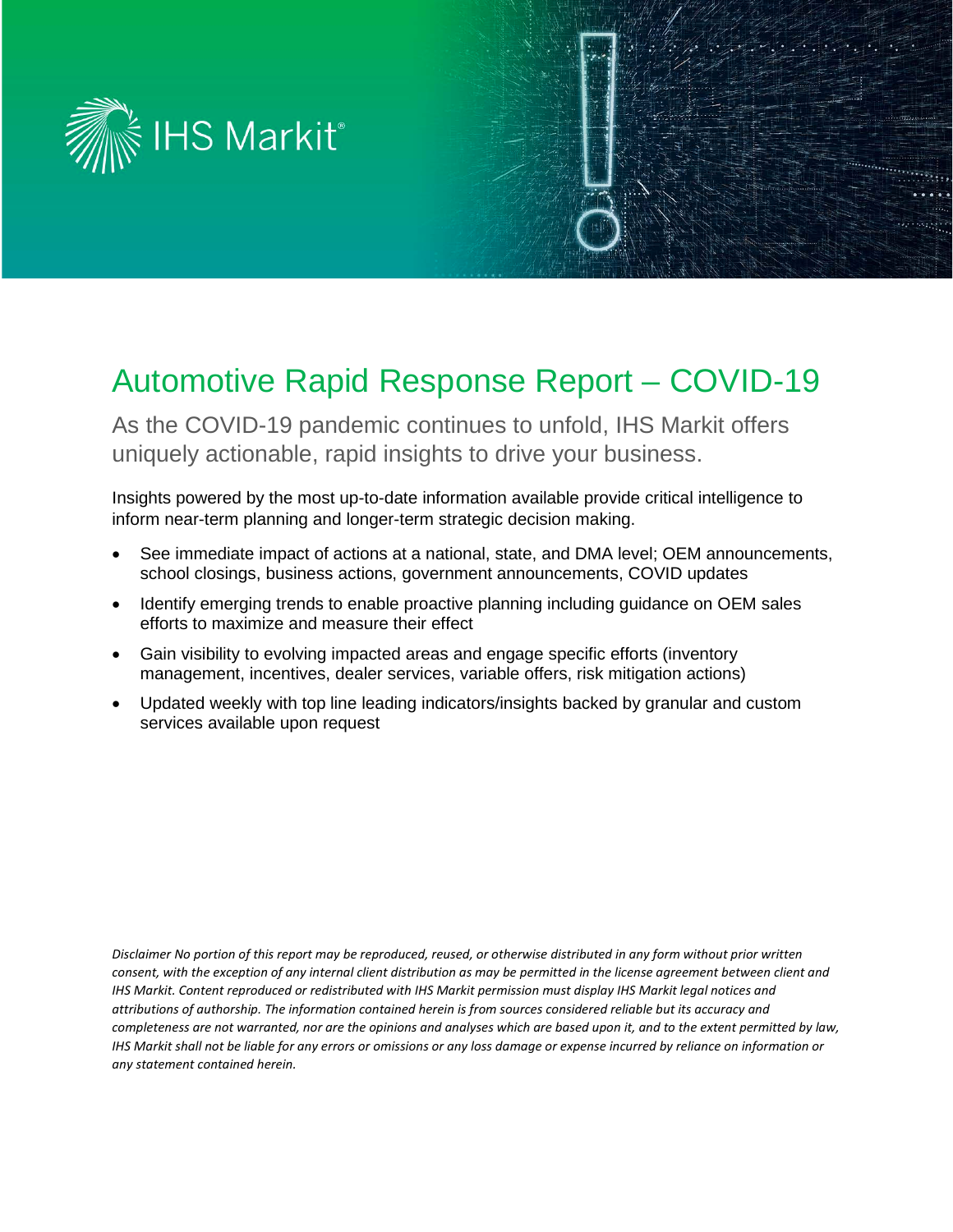## **US Market Rapid Reporting**

Evaluating registrations for passenger car and truck, this week we are looking at 4 key states that comprise approximately 37% of the US retail volume for 2019CY. Three of the four state's year to date performance decline remains in the single digits, while Texas, a large pickup market is off year to date 20%. Notably, the Non Luxury Full Size Half Ton Pickup Segment only declined 1% week over week and is flat year over year. We will be watching this segment closely as COVID-19 continues to impact the automotive industry. As dealerships are affected by state mandated closures and sales departments are deemed non-essential, we will monitor the registration impact and report out on key insights.



As the map illustrates, the WoW changes range from 2% in New York to -54% in California.

- **California** 
	- o Has 3rd highest volume of COVID-19 cases
	- o Declared State of Emergency on March 4<sup>th</sup> (Week 10); state-wide Shelter-in-Place effective March  $19<sup>th</sup>$  (Week 12), first state to enact consumer restrictions
- Texas
	- o Confirmed COVID-19 cases remain relatively minimal at 17 cases per million<br>o TX declared a State of Emergency on March 13<sup>th</sup> (Week 11)
	- TX declared a State of Emergency on March  $13<sup>th</sup>$  (Week 11)
- Florida
	- $\circ$  Confirmed COVID-19 cases volume is 593, equating to 44 cases per million
	- $\circ$  Declared a State of Emergency on March 9<sup>th</sup> (Week 11)
	- $\circ$  Economy heavily dependent on service sector and tourism, which was recently constrained. It will be interesting to watch in coming weeks
- **New York** 
	- o Has highest number of confirmed COVID-19 cases, at 780 cases per million
	- o Declared a State of Emergency on March 7<sup>th</sup> (Week 10). "NY State on PAUSE" executive order put in place March 22<sup>nd</sup>, lighter restrictions than Shelter-in-Place
	- o As a high leasing state, lease renewals could be contributing to the week over week improvement – this could be impacted by the PAUSE executive order

*\*\*COVID cases reported in alignment with calendar week.*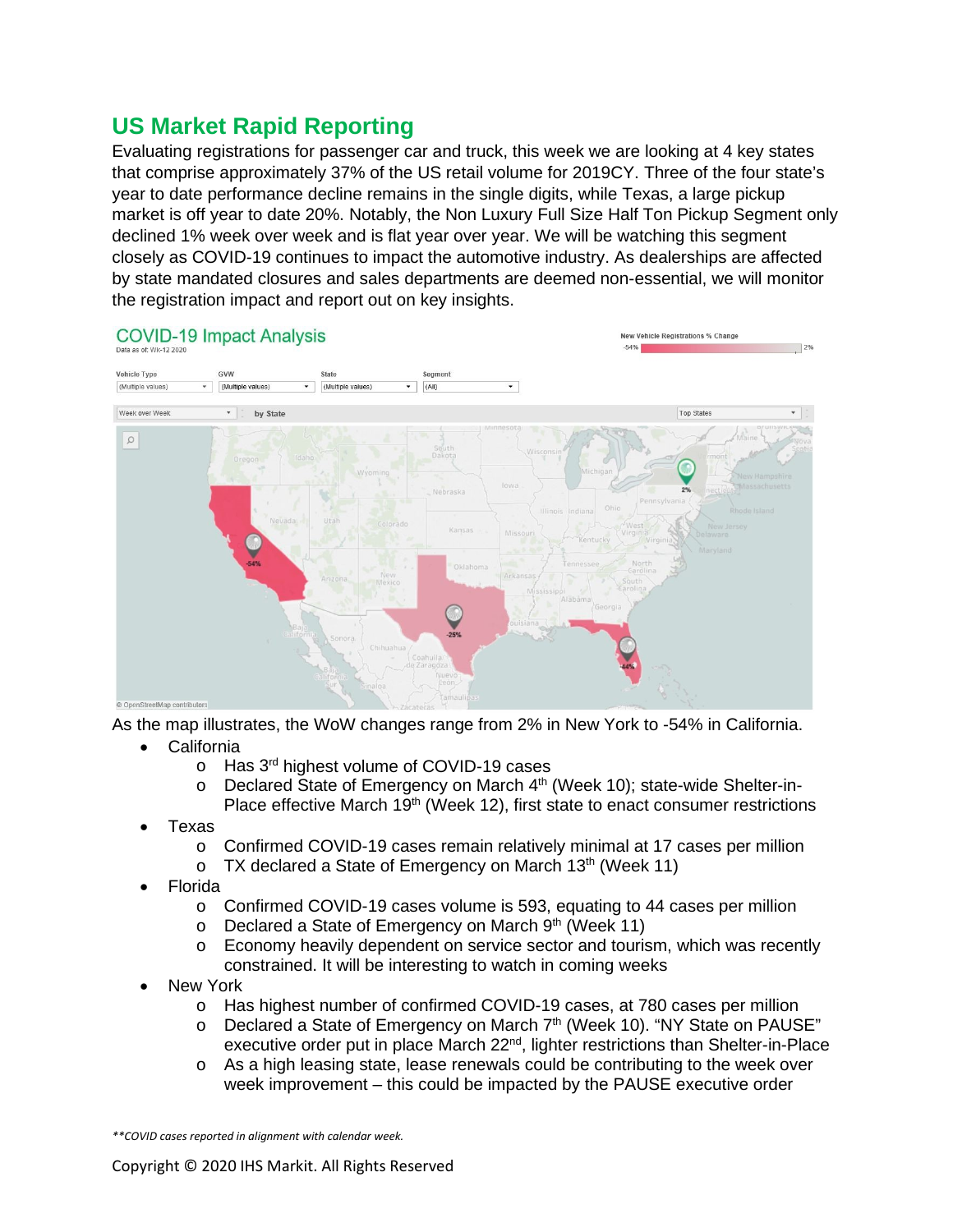## **Global Economic Overview**

- 2020 world real GDP growth reset below 0.9% (recession) (was 1.7%)
- We project a U-shaped cycle with sharp reduction in near-term growth followed by a slow recovery
- Real GDP growth for China revised down to 3.9% for 2020 (was 4.3%)
- Eurozone GDP growth forecast to slump -1.3% in 2020 (was 0.0%)
- US expectations are reset at -1.7% GDP growth for 2020 (was -0.2%)
- Price of West Texas Intermediate crude dropping well below \$50/barrel through 2024; driving declines in domestic production of crude and capital spending on exploration